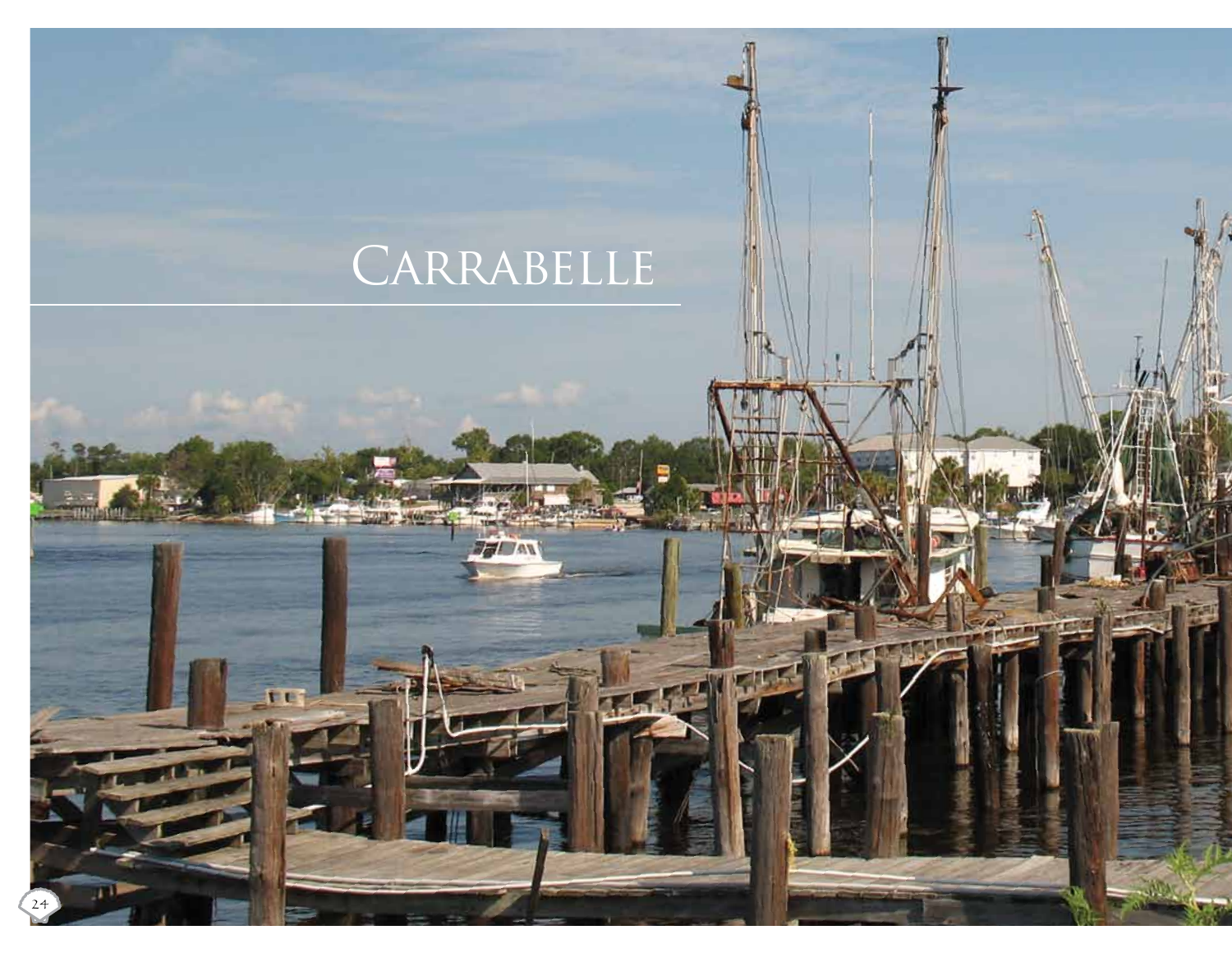### **Carrabelle**

## **Community Snapshot**

**VISION:** "Carrabelle is a community that cares about our neighbors and our environment. We are committed to protecting, preserving, promoting and enhancing:

- Our cultural and historical resources
- Our waterfront environment
- Our aquatic ecosystem
- Our access to the waterfront
- Our unique history, character and sense of community

We are equally committed to:

- Working to sustain marine industries and
- Enhancing public safety and
- Creating an environment for economic growth and prosperity"

#### **DESIGNATION:** 2007

**APPLICANT:** City of Carrabelle

**PARTNERS:** Carrabelle C.A.R.E.S.; Friends of the Carrabelle Waterfront.

**STATUS:** Active; Steering Committee and Sub-Committees meet regularly.

**KEY ACCOMPLISHMENTS:** Establishing the Carrabelle Waterfronts Florida Partnership office at the waterfront; wharf-side improvements for accessibility and education; historical resources survey grant

#### **FLORIDA ASSESSMENT OF COASTAL TRENDS DATA:**

| <b>Number of Active Volunteers:</b>        | 45            |
|--------------------------------------------|---------------|
| <b>Volunteer Hours Contributed:</b> 11,329 |               |
| <b>Public Dollars Contributed:</b>         | \$1.8 million |
| <b>Private Dollars Contributed:</b>        | \$112,000     |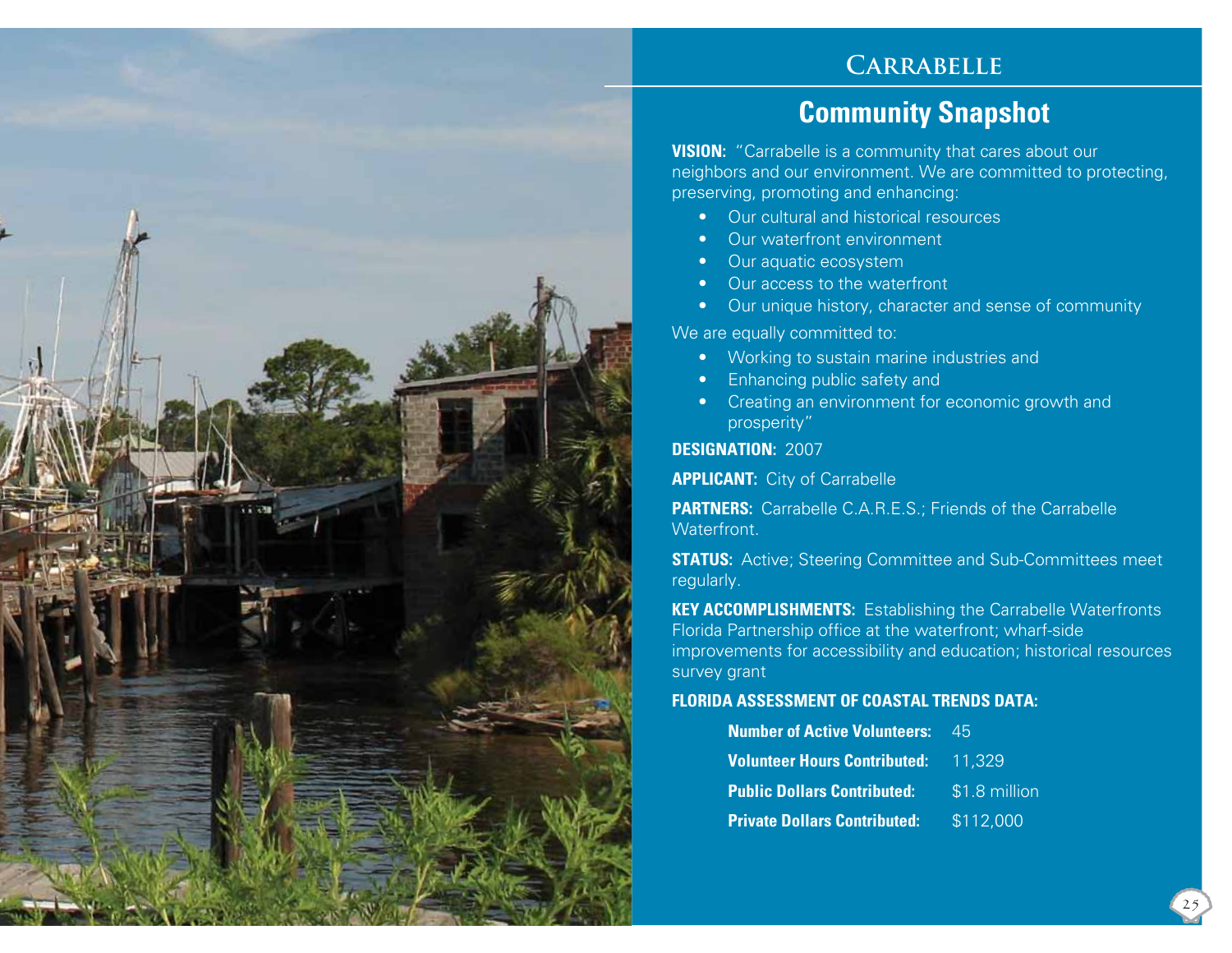# Carrabelle



The City of Carrabelle is located in Franklin County, some 80 miles south of Tallahassee and 80 miles east of Panama City. The town of 1,300 is defined by the Carrabelle, Ochlocknee, New, and Crooked Rivers, the St. George Sound and the Gulf of Mexico. The community's way-of-life is tied to its natural resources. The timber industry began to thrive after the Civil War, continuing in some form and varying in intensity into modern times and characterized recently by corporate plans for large scale land development. The City and other parts of coastal Franklin County are known for production of seafood and for easy access to the Gulf for sport and recreational fishing. Carrabelle was known in the 1950s for party boats that carried tourists offshore for day-long fishing expeditions. Carrabelle is the last deepwater port near the eastern terminus of the protected Gulf Intracoastal Waterway that begins at Brownsville, Texas.

Often described as unspoiled, Carrabelle straddles U.S. 98, a designated Scenic Byway that winds its way along the Florida Panhandle in an area known as the Forgotten Coast. The City is situated between Apalachicola to the west and Panacea to the east, both designated Waterfronts communities. Low, single and two-story homes prevail, located near the highway with commercial buildings

or perched atop a series of ancient dunes. Newer structures claimed parts of the waterfront and some off-water locations over the last 10 years, jutting twoto three-stories into the sky to meet flood height restrictions imposed on new coastal construction, providing second homes or short-term rentals for tourists. Three seafood processors remain active in the City, each operating at off-water locations. One packs and ships shrimp and fish, another is licensed to shuck and sell raw oysters, and the third handles clams grown on leased beds at Alligator Harbor at the eastern edge of the County.

Most of the commercial shrimp boats have moved on in recent years as waterfront property once used for tie-ups was sold for marinas and/or housing. An eastside stretch remains home to two or three captains who anchor at abandoned piers. Another shrimper purchased waterfront property to secure a place for his boats, selling seafood nearby at The Fisherman's Wife, a tiny establishment located alongside U.S. 98.

A Coast Guard station sits at the end of Marine Street on the east side of the river, sharing a spit of land with an Air Force defense tracking outpost. Nearby City-owned docks, built in recent years with state grant money, provide landside fishing for non-boaters and tie-up space for sport/recreational boats. Traditional dock space was lost on the west side of the river circa 2004, when state-owned property at Timber Island was sold to a land development company. The remaining island waterfront provides a county boat ramp, condo development with a restaurant, a major marina, landing space for law enforcement and an off-water site for dry stacks and a boat repair yard.

#### From Friends of the Waterfront to Waterfronts Florida

Carrabelle has faced dramatic changes in recent years. The frenzied pace of real estate development in the early 2000s led to discussions about height restrictions, changes in the zoning codes, and questions about what to do with the waterfront. The local Chamber of Commerce and a developer conducted separate visioning processes within a year or two of one another, neither of which was accepted by the City Commission. The groundwork for a third vision — with a goal fixed on revitalizing the waterfront and the entire local economy — began in 2006 with a group known as Friends of the Carrabelle Waterfront. The 16-member steering committee met every couple of months to consider what could be done. Committee members represented the local Chamber of